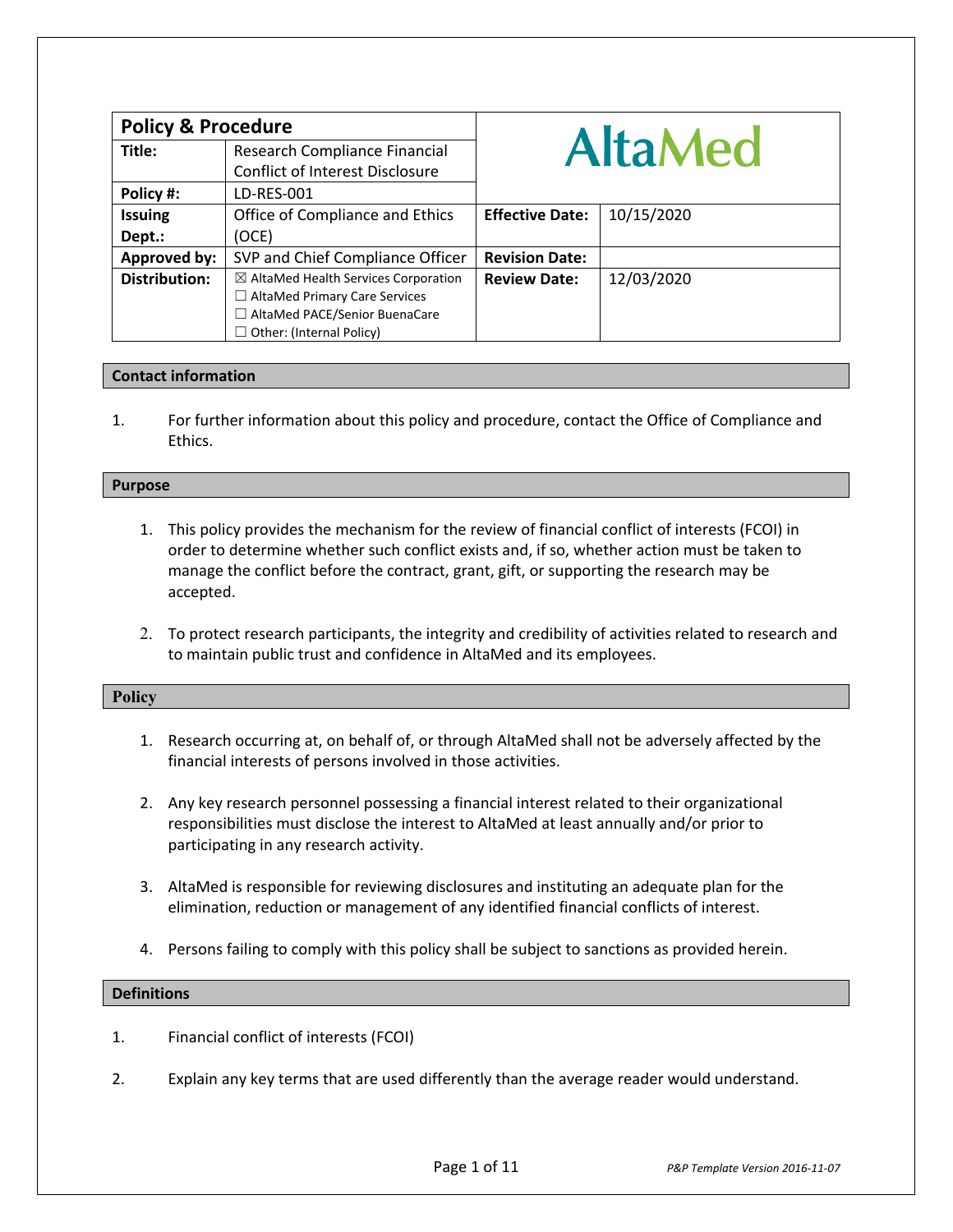| <b>Policy &amp; Procedure</b> |                                                 |                        |            |
|-------------------------------|-------------------------------------------------|------------------------|------------|
| Title:                        | Research Compliance Financial                   | <b>AltaMed</b>         |            |
|                               | <b>Conflict of Interest Disclosure</b>          |                        |            |
| Policy #:                     | LD-RES-001                                      |                        |            |
| <b>Issuing</b>                | Office of Compliance and Ethics                 | <b>Effective Date:</b> | 10/15/2020 |
| Dept.:                        | (OCE)                                           |                        |            |
| Approved by:                  | SVP and Chief Compliance Officer                | <b>Revision Date:</b>  |            |
| <b>Distribution:</b>          | $\boxtimes$ AltaMed Health Services Corporation | <b>Review Date:</b>    | 12/03/2020 |
|                               | $\Box$ AltaMed Primary Care Services            |                        |            |
|                               | □ AltaMed PACE/Senior BuenaCare                 |                        |            |
|                               | Other: (Internal Policy)                        |                        |            |

3. No need to list acronyms in this section. To use acronyms, for spell it out and then enter it in parenthesis. Once you've done that for the first time, you will be able to use the acronym throughout the document. Example: Office of Compliance and Ethics (OCE).

### **Procedure**

- 1. Key Research Personnel are required to:
	- 1.1. Disclose financial interests
		- 1.1.1. Annually;
		- 1.1.2. Within 30 days of discovering or acquiring a financial interest
		- 1.1.3. In the case of Sponsored or Reimbursed Travel, the disclosure must be made within 30 days of the trip end;
			- 1.1.3.1 Regarding the disclosure of sponsored or reimbursed travel, if Key Research Personnel can reasonably anticipate the occurrence of travel, they may elect to disclose such travel up to twelve (12) months in advance of the anticipated travel. If an advance disclosure of travel becomes materially inaccurate, the Key Research Personnel must provide an updated disclosure within 30 days of the change.
		- 1.1.4. Upon direction from AltaMed.
	- 1.2. Certify that their financial disclosure is current at the time of submission of a grant proposal/application.
	- 1.3. Ensure their financial disclosure is current prior to the approval and throughout the lifecycle of an IRB study.
	- 1.4. Disclose individual or family members' financial interests that reasonably appear to be related to their Organizational Responsibilities or have any of the following financial interests in an entity that is sponsoring the research, or an entity that is manufacturing the product or service being tested: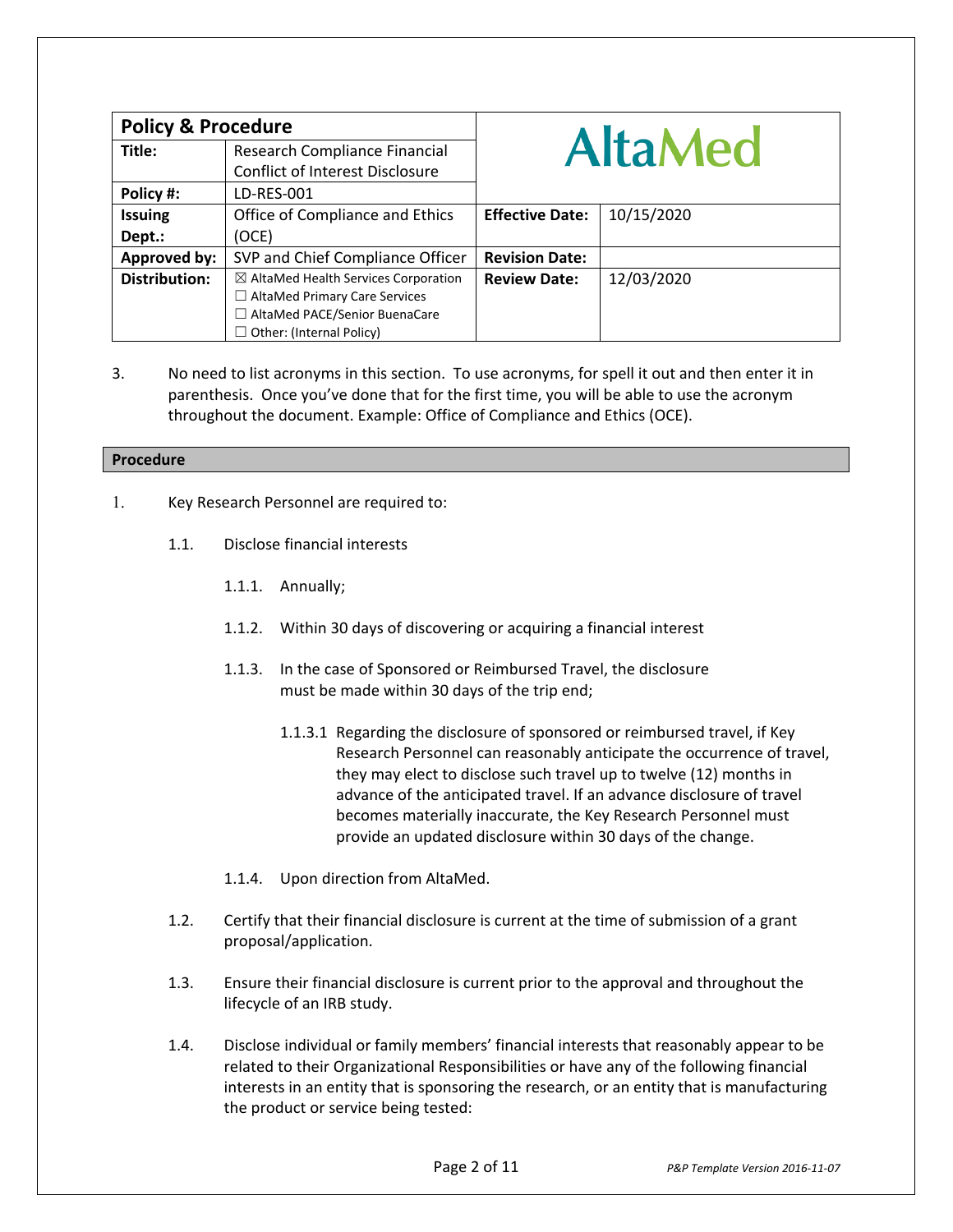| <b>Policy &amp; Procedure</b> |                                                 |                        |            |
|-------------------------------|-------------------------------------------------|------------------------|------------|
| Title:                        | Research Compliance Financial                   | <b>AltaMed</b>         |            |
|                               | <b>Conflict of Interest Disclosure</b>          |                        |            |
| Policy #:                     | LD-RES-001                                      |                        |            |
| <b>Issuing</b>                | Office of Compliance and Ethics                 | <b>Effective Date:</b> | 10/15/2020 |
| Dept.:                        | (OCE)                                           |                        |            |
| Approved by:                  | SVP and Chief Compliance Officer                | <b>Revision Date:</b>  |            |
| <b>Distribution:</b>          | $\boxtimes$ AltaMed Health Services Corporation | <b>Review Date:</b>    | 12/03/2020 |
|                               | $\Box$ AltaMed Primary Care Services            |                        |            |
|                               | □ AltaMed PACE/Senior BuenaCare                 |                        |            |
|                               | Other: (Internal Policy)                        |                        |            |

- 1.4.1. Any remuneration from the entity in the previous twelve months that exceeds \$5,000, when aggregated for the individual and their immediate family. (Remuneration includes salary and any payment for services not otherwise identified as salary, such as consulting fees, honoraria, or paid authorship).
- 1.4.2. Any equity interest in the entity (equity interest includes any stock, stock option, or other ownership interest).
- 1.4.3. Any intellectual property rights and interests (e.g., patents, copyrights, IP rights assigned to AltaMed Institute for Health Equity, and agreements to share in royalties related to such rights).
- 1.4.4. Any governance or executive relationship with the entity (e.g., founder, board of director, CEO).
- 1.5. Comply with any Management Plan established by AltaMed's Office of Compliance and Ethics (OCE)
- 2. Principal Investigator Responsibilities in addition to the responsibilities outlined for all Key Research Personnel above, Principal Investigators (PI's) are required to:
	- 2.1. Ensure all Investigators involved in a research project, including newly hired Investigators, have a current financial interest disclosure on file prior to their participation in the project;
	- 2.2. Ensure all Investigators involved in a research project promptly disclose any new or updated financial interests;
	- 2.3. Ensure all Investigators involved in a research project have completed the FCOI training required under this policy;
	- 2.4. Identify the Key Personnel on a research project upon request;
	- 2.5. Indicate, upon submission of a proposal/application if they or any project Investigators have a Significant Financial Interest (SFI) that may be related to the proposed project.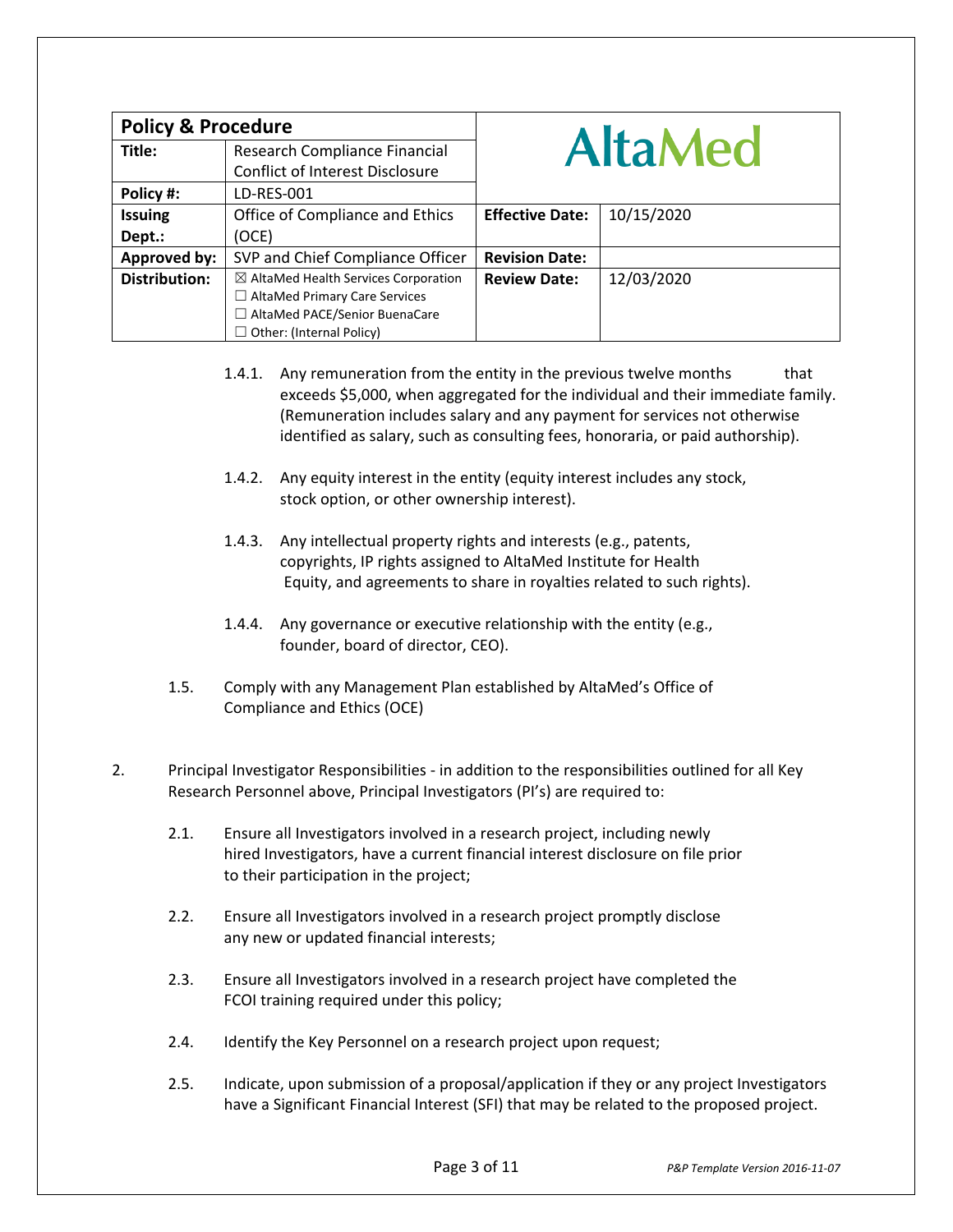| <b>Policy &amp; Procedure</b> |                                                 |                        |            |
|-------------------------------|-------------------------------------------------|------------------------|------------|
| Title:                        | Research Compliance Financial                   | <b>AltaMed</b>         |            |
|                               | <b>Conflict of Interest Disclosure</b>          |                        |            |
| Policy #:                     | LD-RES-001                                      |                        |            |
| <b>Issuing</b>                | Office of Compliance and Ethics                 | <b>Effective Date:</b> | 10/15/2020 |
| Dept.:                        | (OCE)                                           |                        |            |
| <b>Approved by:</b>           | SVP and Chief Compliance Officer                | <b>Revision Date:</b>  |            |
| <b>Distribution:</b>          | $\boxtimes$ AltaMed Health Services Corporation | <b>Review Date:</b>    | 12/03/2020 |
|                               | $\Box$ AltaMed Primary Care Services            |                        |            |
|                               | □ AltaMed PACE/Senior BuenaCare                 |                        |            |
|                               | Other: (Internal Policy)                        |                        |            |

- 3. Required Financial Conflict of Interest (FCOI) Training:
	- 3.1. All research staff will receive FCOI training through electronic learning system (CITI). Per federal regulations and AltaMed policies, Key Research Personnel are required to complete FCOI training:
		- 3.1.1. At least annually;
		- 3.1.2. As part of the on boarding process after joining AltaMed;
		- 3.1.3. As mandated by AltaMed's Office of Compliance and Risk Management, upon determination of non-compliance with this policy or an existing Management Plan;
		- 3.1.4. When AltaMed revises this policy in any manner that affects the requirements of investigators;
		- 3.1.5. As otherwise dictated by AltaMed.

## 4. Review of Disclosures

- 4.1. AltaMed 's OCE shall review Investigators financial interest disclosures and determine if the financial interest is "significant" and if so, determine if the interest is related to the research.
	- 4.1.1. If additional information is needed during the review process, the OCE shall send a request for clarification to the Investigator explaining the details of such request.

4.1.2. Depending on the nature of the disclosed SFI, the OCE may implement measures regarding the Investigator's participation in the research project between the date of disclosure and the completion of the SFI review.

4.2. The OCE will provide a summary of the interim plan to the investigator and Institutional Review Board (IRB) of record.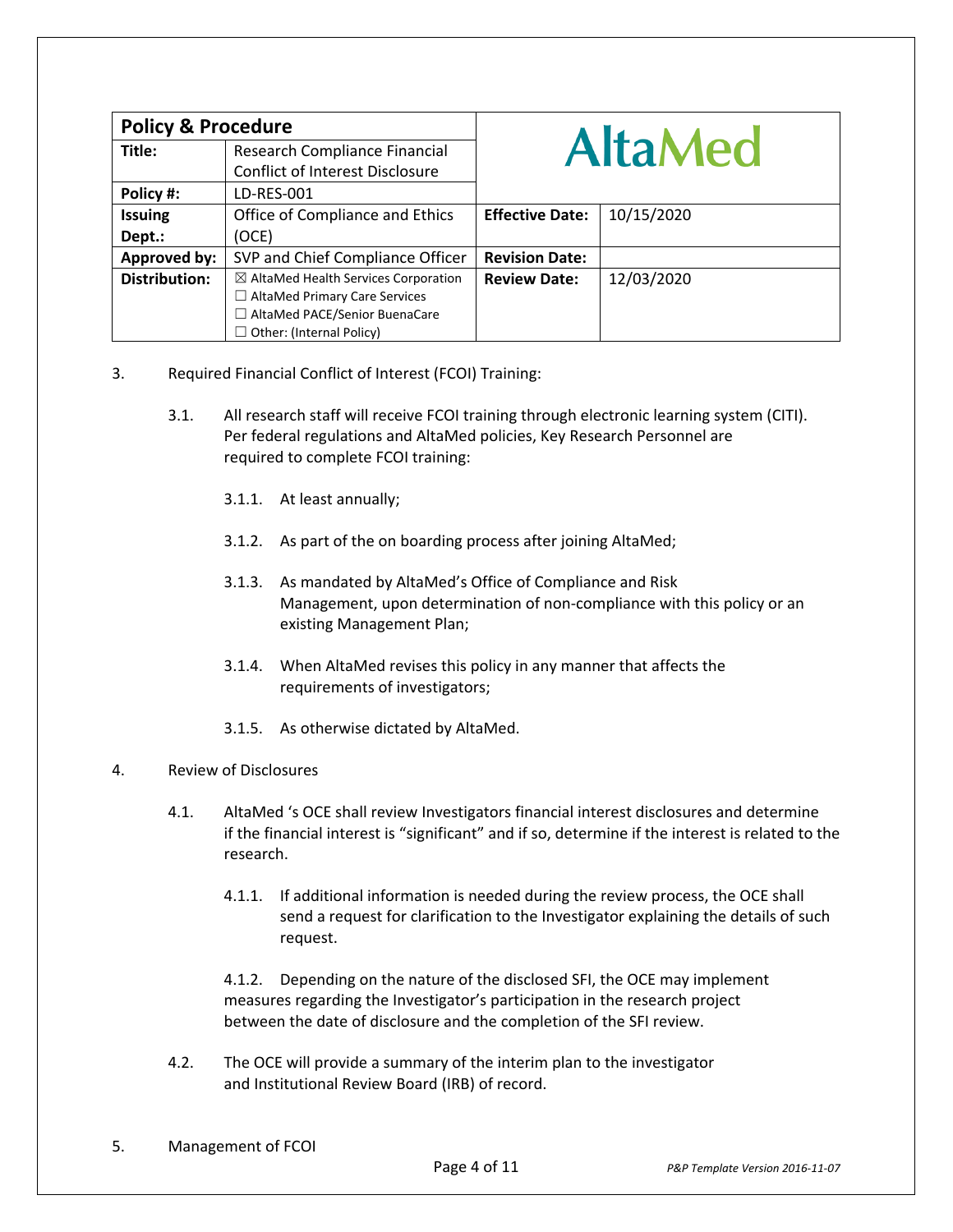| <b>Policy &amp; Procedure</b> |                                                 |                        |            |
|-------------------------------|-------------------------------------------------|------------------------|------------|
| Title:                        | Research Compliance Financial                   | <b>AltaMed</b>         |            |
|                               | <b>Conflict of Interest Disclosure</b>          |                        |            |
| Policy #:                     | LD-RES-001                                      |                        |            |
| <b>Issuing</b>                | Office of Compliance and Ethics                 | <b>Effective Date:</b> | 10/15/2020 |
| Dept.:                        | (OCE)                                           |                        |            |
| Approved by:                  | SVP and Chief Compliance Officer                | <b>Revision Date:</b>  |            |
| <b>Distribution:</b>          | $\boxtimes$ AltaMed Health Services Corporation | <b>Review Date:</b>    | 12/03/2020 |
|                               | $\Box$ AltaMed Primary Care Services            |                        |            |
|                               | □ AltaMed PACE/Senior BuenaCare                 |                        |            |
|                               | $\Box$ Other: (Internal Policy)                 |                        |            |

- 5.1. The OCE's VP, Corporate Compliance determines the criteria used for, and adequacy of all management plans. FCOI management plans will address the following key areas:
	- 5.1.1. the nature of the conflict;
	- 5.1.2. the relatedness of the conflict to the research;
	- 5.1.3. the perceived risk to the integrity of the research as a result of the conflict;
	- 5.1.4. if applicable, the specific risks to human subjects;
	- 5.1.5. if the conflict can be sufficiently managed by a management plan;
	- 5.1.6. the perceived risk to the reputation of the organization.
- 5.2. The OCE's charge is to review and manage financial conflicts of interest (FCOI) of key research personnel involved in research at AltaMed in accordance with this Policy. The OCE will develop new and review renewals of FCOI management plans.
- 5.3. If the OCE determines that a reported SFI constitutes an FCOI relating to a research project, it shall develop and implement a Management Plan specifying terms and conditions that have been, or will be, taken that in the reasonable judgment of the OCE will reduce or manage the FCOI and may contain one or more of the following terms and conditions:
	- 5.3.1. Disclosure of financial interest(s) relating to conflicted research study(ies) in publications, presentations, and any public communication of research results;
	- 5.3.2. Disclosure of financial interest(s) relating to conflicted research study(ies) to all research personnel affiliated with and potential human subjects participating in the research;
	- 5.3.3. Prohibited from obtaining informed consent of human subject participants;
	- Page 5 of 11 *P&P Template Version 2016-11-07* 5.3.4. Prohibited from production of data involving subjective scoring or similar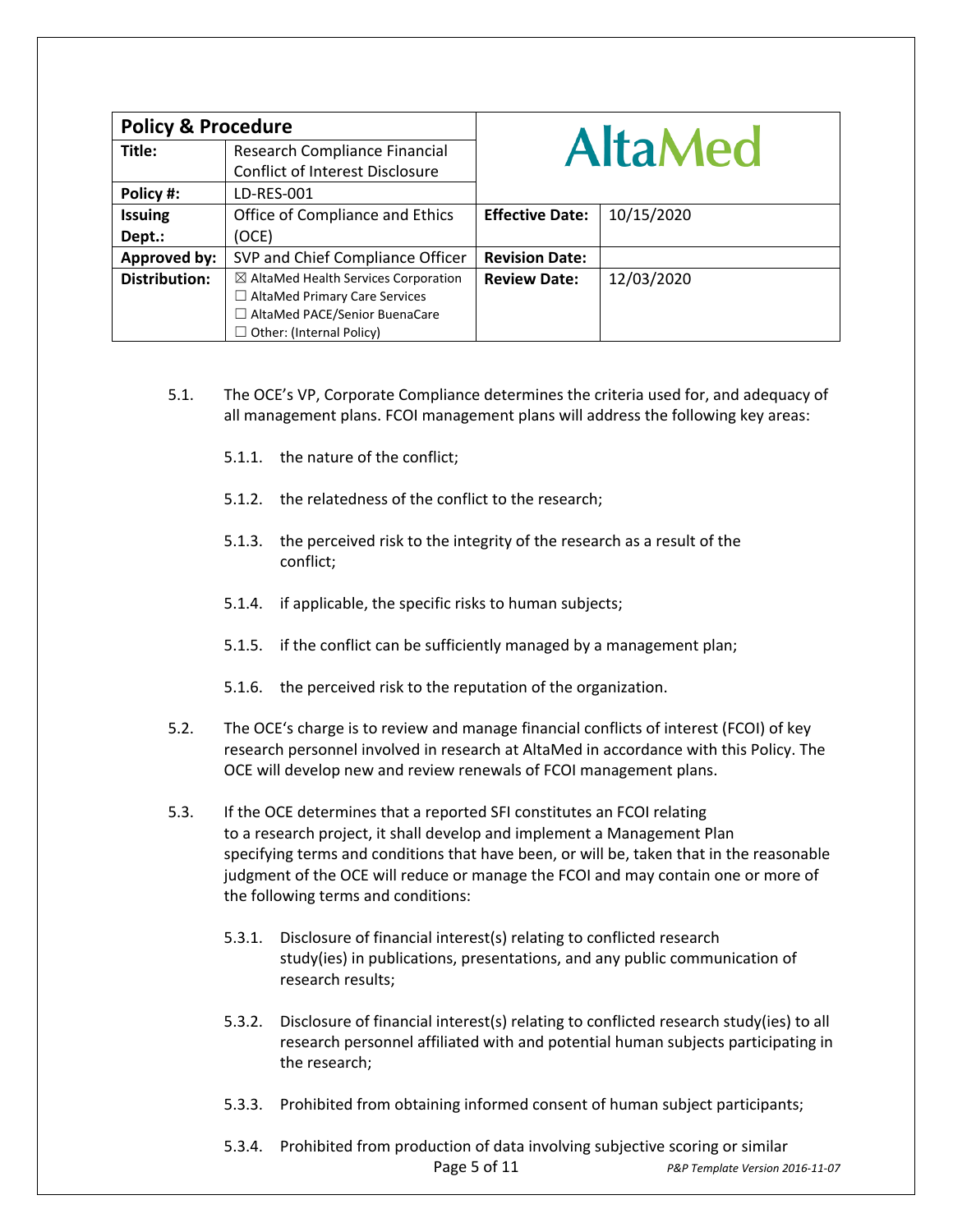| <b>Policy &amp; Procedure</b> |                                        |                        |            |
|-------------------------------|----------------------------------------|------------------------|------------|
| Title:                        | Research Compliance Financial          | <b>AltaMed</b>         |            |
|                               | <b>Conflict of Interest Disclosure</b> |                        |            |
| Policy #:                     | LD-RES-001                             |                        |            |
| <b>Issuing</b>                | Office of Compliance and Ethics        | <b>Effective Date:</b> | 10/15/2020 |
| Dept.:                        | (OCE)                                  |                        |            |
| Approved by:                  | SVP and Chief Compliance Officer       | <b>Revision Date:</b>  |            |
| <b>Distribution:</b>          | ⊠ AltaMed Health Services Corporation  | <b>Review Date:</b>    | 12/03/2020 |
|                               | $\Box$ AltaMed Primary Care Services   |                        |            |
|                               | □ AltaMed PACE/Senior BuenaCare        |                        |            |
|                               | $\Box$ Other: (Internal Policy)        |                        |            |

### methods;

- 5.3.5. Prohibited from conducting data analysis;
- 5.3.6. Prohibited from performing adverse event causation analysis;
- 5.3.7. If decision maker, recuse oneself from making future decisions on behalf of AltaMed relating to financial interest(s);
- 5.3.8. Upon request, provide a Management Plan Compliance Report to Director of the Institute for Health Equity;
- 5.3.9. Upon request, make available all research data and results for independent data monitoring;
- 5.3.10. Upon request, provide information for independent review of study design;
- 5.3.11. Prohibited from using AltaMed assets and facilities relating to conflicted entity(ies);
- 5.3.12. Prohibited from participating in negotiations on behalf of AltaMed and conflicted entity(ies);
- 5.3.13. Prohibited from disclosing proprietary information belonging to AltaMed to conflicted entity(ies).
- 5.4. In developing a Management Plan, the OCE may conduct factual inquiries and consult with and receive recommendations from such persons or committees as the deems necessary and appropriate.
- 5.5 For PHS-funded research, the actions detailed above will be completed prior to the expenditure of any research project funds, or within 60 days of a disclosure of an SFI during the course of a research project by existing or new Key Research Personnel.

Page 6 of 11 *P&P Template Version 2016-11-07* 5.6. Whenever a Management Plan is implemented, the OCE shall take such actions as it deems reasonable to audit and/or monitor compliance with the Management Plan, including obtaining regular reports from individuals and committees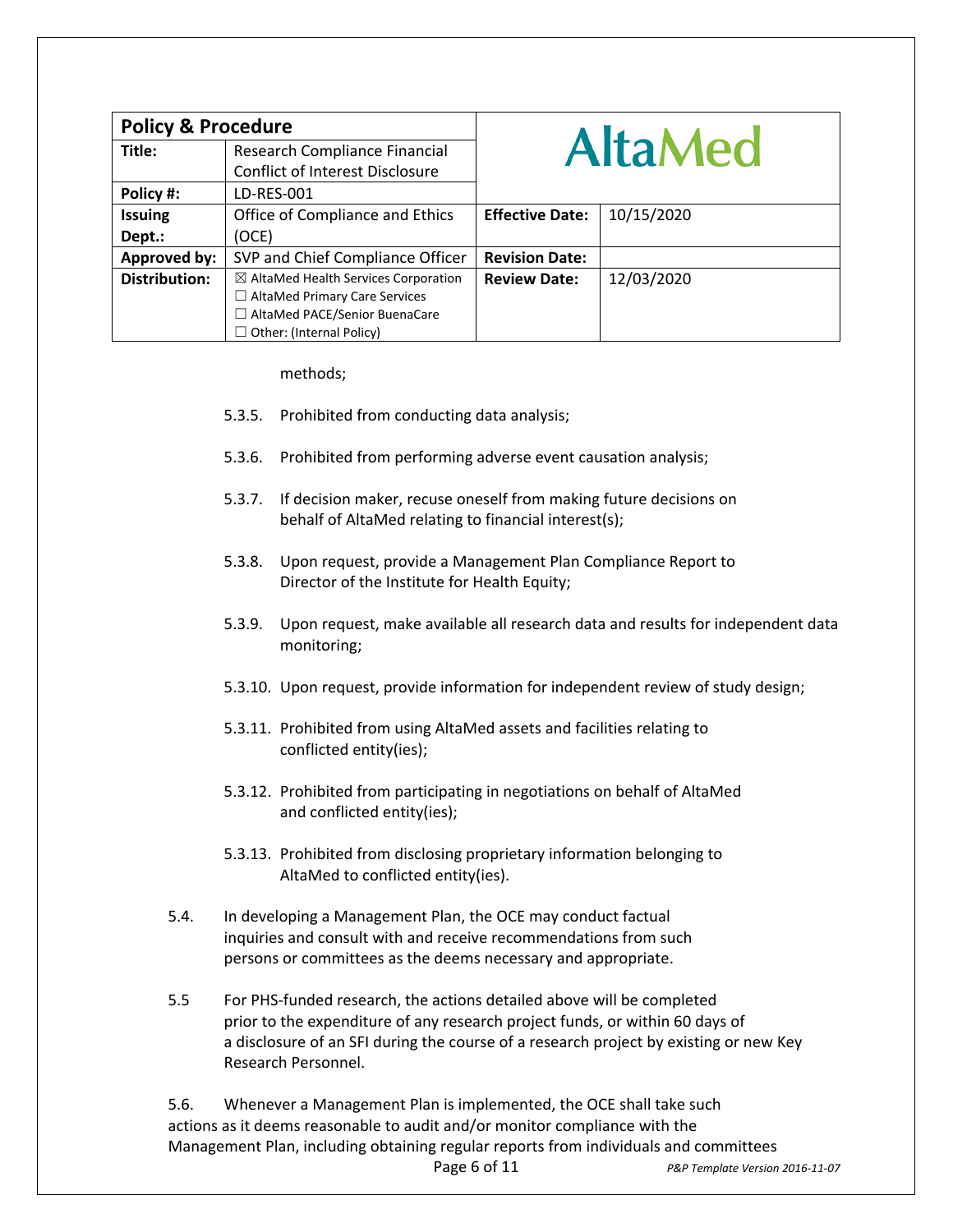| <b>Policy &amp; Procedure</b> |                                                 |                        |            |
|-------------------------------|-------------------------------------------------|------------------------|------------|
| Title:                        | Research Compliance Financial                   | <b>AltaMed</b>         |            |
|                               | <b>Conflict of Interest Disclosure</b>          |                        |            |
| Policy #:                     | LD-RES-001                                      |                        |            |
| <b>Issuing</b>                | Office of Compliance and Ethics                 | <b>Effective Date:</b> | 10/15/2020 |
| Dept.:                        | (OCE)                                           |                        |            |
| Approved by:                  | SVP and Chief Compliance Officer                | <b>Revision Date:</b>  |            |
| <b>Distribution:</b>          | $\boxtimes$ AltaMed Health Services Corporation | <b>Review Date:</b>    | 12/03/2020 |
|                               | $\Box$ AltaMed Primary Care Services            |                        |            |
|                               | □ AltaMed PACE/Senior BuenaCare                 |                        |            |
|                               | $\Box$ Other: (Internal Policy)                 |                        |            |

charged with oversight responsibilities in connection with FCOI management plans. This audit and/or monitoring of compliance will be conducted until the completion of the research project or until the Management Plan is no longer required.

## 6. Management of Other Interests

- 6.1. When a disclosure of SFI is determined not to constitute an FCOI, or disclosure of non-SFI related to human subjects research, the OCE may determine that some type of management or oversight of the interest is appropriate before certain research activities may proceed. The OCE may specify additional terms and conditions to manage these other interests.
- 7. FCOI Reporting to PHS Awarding Components for PHS-Funded Research
	- 7.1. AltaMed will submit FCOI reports to a PHS Awarding Component:
		- 7.1.1. Prior to expenditure of any funds under a PHS-funded research project, if an FCOI has not been eliminated;
		- 7.1.2. Within 60 days of identifying an FCOI during an ongoing research project;
		- 7.1.3. Annually for any FCOI previously reported regarding an ongoing PHS-funded research project. The report shall specify the status of the FCOI (if the FCOI is still being managed or explain why it no longer exists) and if appropriate, any changes to the Management Plan. The report shall be submitted annually for the duration of the research project at the same time as the submission to NIH of the annual progress report, multi-year progress report, if applicable, or at the time of extension.
	- 7.2. Any FCOI report submitted to a PHS Awarding Component shall include the minimum elements as required by 42 CFR Part 50, Subpart F and contain sufficient information to understand the nature and extent of the financial conflict and assess the appropriateness of the Management Plan.
- 8. PHS-Funded Research through Subrecipients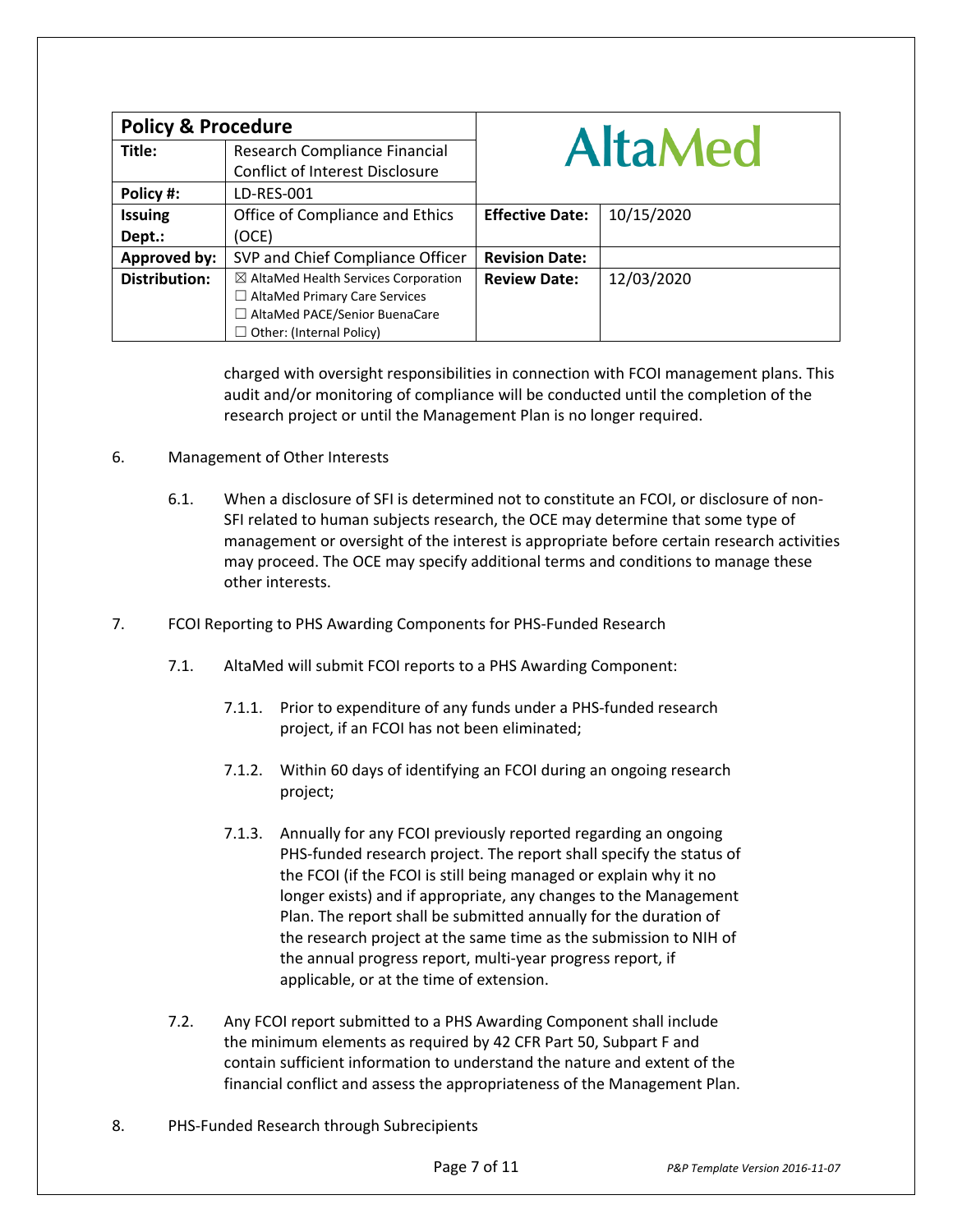| <b>Policy &amp; Procedure</b> |                                                 |                        |            |
|-------------------------------|-------------------------------------------------|------------------------|------------|
| Title:                        | Research Compliance Financial                   | <b>AltaMed</b>         |            |
|                               | <b>Conflict of Interest Disclosure</b>          |                        |            |
| Policy #:                     | LD-RES-001                                      |                        |            |
| <b>Issuing</b>                | Office of Compliance and Ethics                 | <b>Effective Date:</b> | 10/15/2020 |
| Dept.:                        | (OCE)                                           |                        |            |
| Approved by:                  | SVP and Chief Compliance Officer                | <b>Revision Date:</b>  |            |
| <b>Distribution:</b>          | $\boxtimes$ AltaMed Health Services Corporation | <b>Review Date:</b>    | 12/03/2020 |
|                               | $\Box$ AltaMed Primary Care Services            |                        |            |
|                               | $\Box$ AltaMed PACE/Senior BuenaCare            |                        |            |
|                               | Other: (Internal Policy)                        |                        |            |

- 8.1. If the PHS-Funded Research or portions of it is carried out through a subrecipient, AltaMed will take reasonable steps to ensure that any subrecipient research team complies with 42 CFR Part 50, Subpart F by incorporating the following as part of the written agreement with the subrecipient:
	- 8.1.1. Terms that establish whether this policy or the subrecipient's FCOI policy will apply to the subrecipient Key Research Personnel;
	- 8.1.2. Time period(s) for the subrecipient to report all identified FCOI or for submission of all subrecipient Key Research Personnel SFI disclosures to AltaMed.
- 9. Publicly Accessible Information
	- 9.1. This policy shall be available via AltaMed's publicly accessible web site.
	- 9.2. For PHS-Funded Research, the OCE shall make information concerning significant financial interests that meet the criteria below available to the public, upon written request for such information:
		- 9.2.1. SFI was disclosed and is still held by Senior/Key Personnel (as defined in this policy);
		- 9.2.2. AltaMed determined the SFI is related to a PHS-Funded Research project;
		- 9.2.3. AltaMed determined the SFI constitutes an FCOI.
	- 9.3. The above information made available shall consist of the minimum elements as required by 42 CFR Part 50, Subpart F and shall be provided by written response to the requestor.
	- 9.4. The above information shall remain available for public request for at least three years from the date that the information was most recently updated.
- 10. Retrospective Review of PHS-Funded Research

Page 8 of 11 *P&P Template Version 2016-11-07* 10.1. If the ROI identifies an SFI that was not disclosed in a timely manner or was not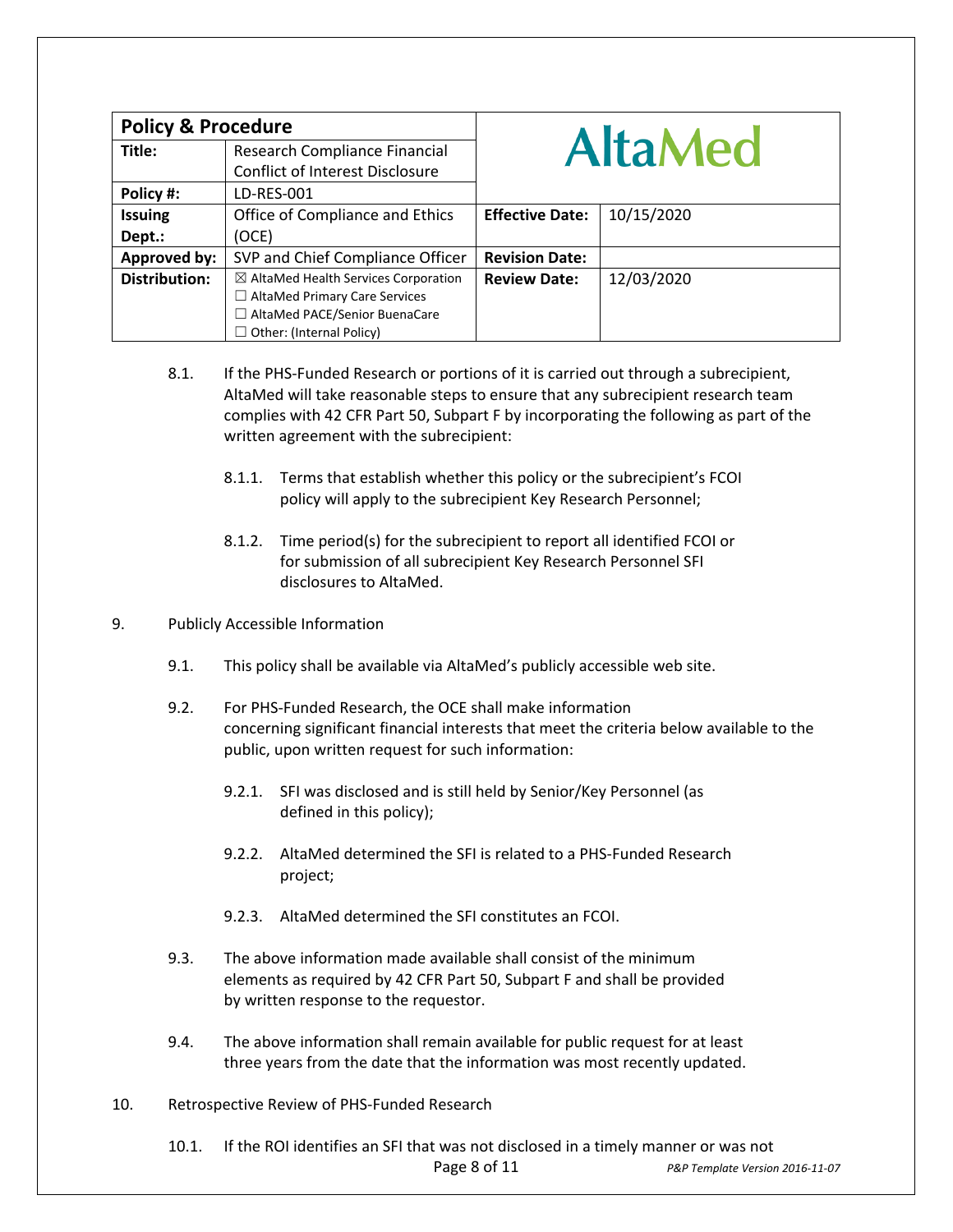| <b>Policy &amp; Procedure</b> |                                                 |                        |            |
|-------------------------------|-------------------------------------------------|------------------------|------------|
| Title:                        | Research Compliance Financial                   | <b>AltaMed</b>         |            |
|                               | <b>Conflict of Interest Disclosure</b>          |                        |            |
| Policy #:                     | LD-RES-001                                      |                        |            |
| <b>Issuing</b>                | Office of Compliance and Ethics                 | <b>Effective Date:</b> | 10/15/2020 |
| Dept.:                        | (OCE)                                           |                        |            |
| Approved by:                  | SVP and Chief Compliance Officer                | <b>Revision Date:</b>  |            |
| <b>Distribution:</b>          | $\boxtimes$ AltaMed Health Services Corporation | <b>Review Date:</b>    | 12/03/2020 |
|                               | $\Box$ AltaMed Primary Care Services            |                        |            |
|                               | □ AltaMed PACE/Senior BuenaCare                 |                        |            |
|                               | $\Box$ Other: (Internal Policy)                 |                        |            |

previously reviewed by the OCE during an ongoing PHS-Funded Research project, the OCE shall within 60 days:

10.1.1. Review the SFI;

- 10.1.2. Determine whether it is related to a PHS-Funded Research project;
- 10.1.3. Determine whether an FCOI exists;
- 10.1.4. If the OCE determines an FCOI exists, the OCE shall implement (at least on an interim basis) a Management Plan that specifies the actions that have been taken and will be taken to manage such FCOI.
- 10.2. Whenever an FCOI related to a PHS-Funded Research project is not identified or managed in a timely manner due to non-compliance by AltaMed or a Key Research Personnel, including if an Investigator fails to comply with a Management Plan, the OCE shall:
	- 10.2.1. Notify the Director of the Institute for Health Equity (or Designee);
	- 10.2.2. Within 120 days of non-compliance identification, complete and document a retrospective review of the Key Research Personnel's activities and the research project. Documentation of the review will include all elements as specified by 42 CFR Part 50, Subpart F;
	- 10.2.3. Based on the results of the retrospective review, if appropriate, update the previously submitted FCOI report and specify the actions that will be taken to manage the FCOI moving forward;
	- 10.2.4. If bias is found, notify the PHS Awarding Component promptly and develop and submit a mitigation report. The mitigation report shall consist of the minimum elements as required by 42 CFR Part 50, Subpart F;
	- 10.2.5. Submit FCOI reports to the PHS Awarding Component annually thereafter for the duration of the research project.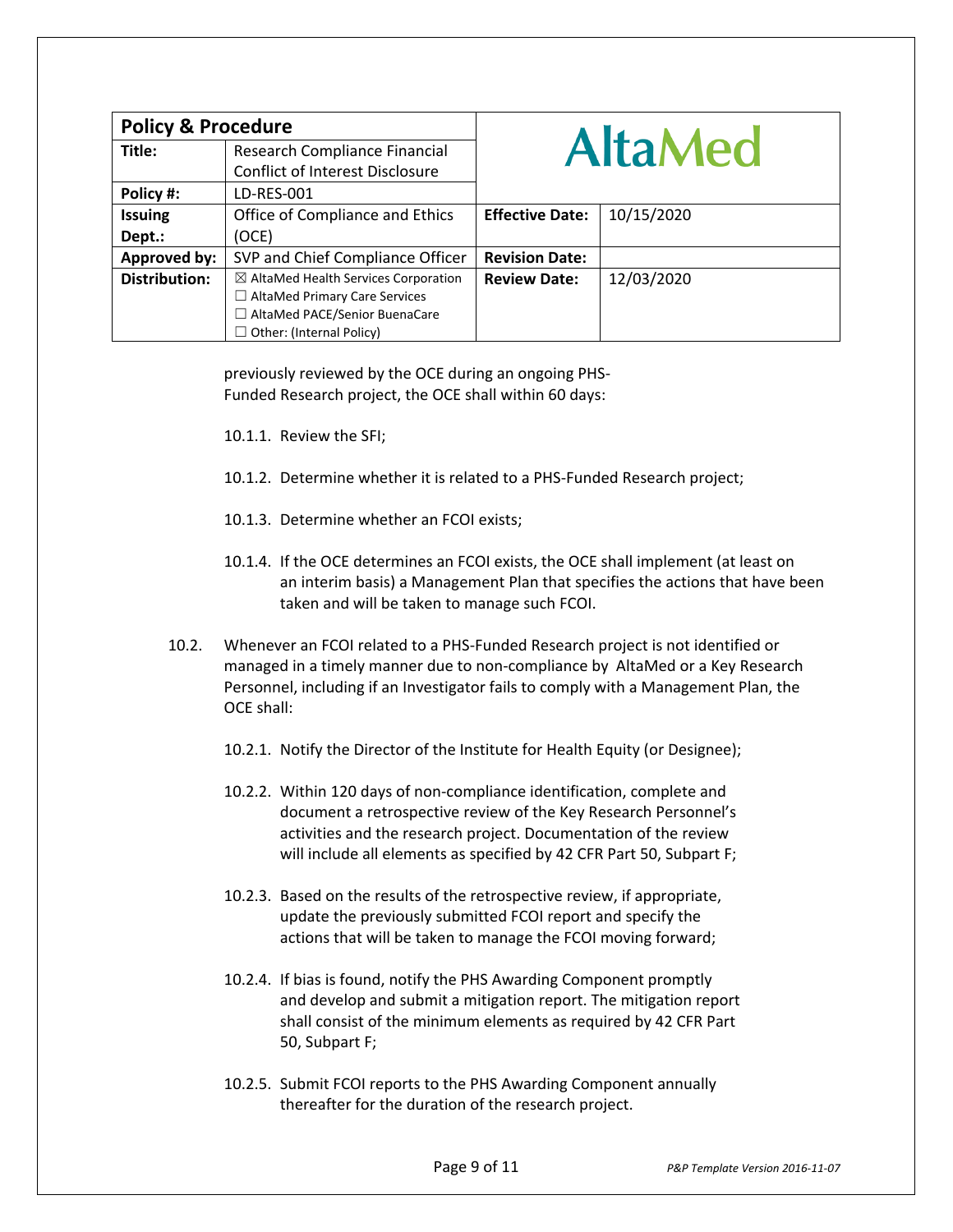| <b>Policy &amp; Procedure</b> |                                                 |                        |            |
|-------------------------------|-------------------------------------------------|------------------------|------------|
| Title:                        | Research Compliance Financial                   | <b>AltaMed</b>         |            |
|                               | <b>Conflict of Interest Disclosure</b>          |                        |            |
| Policy #:                     | LD-RES-001                                      |                        |            |
| <b>Issuing</b>                | Office of Compliance and Ethics                 | <b>Effective Date:</b> | 10/15/2020 |
| Dept.:                        | (OCE)                                           |                        |            |
| Approved by:                  | SVP and Chief Compliance Officer                | <b>Revision Date:</b>  |            |
| <b>Distribution:</b>          | $\boxtimes$ AltaMed Health Services Corporation | <b>Review Date:</b>    | 12/03/2020 |
|                               | $\Box$ AltaMed Primary Care Services            |                        |            |
|                               | $\Box$ AltaMed PACE/Senior BuenaCare            |                        |            |
|                               | $\Box$ Other: (Internal Policy)                 |                        |            |

- 11. Sanctions and Remedies for Violation of Policy
	- 11.1. If the OCE determines Key Research Personnel has violated this policy, including failure to submit required disclosures or failure to comply with the requirements of a management plan, the OCE shall report the violation to the Director of the Institute for Health Equity. The Director of the Institute for Health Equity shall take reasonable steps to respond appropriately to violations, including, but not limited to:
		- 11.1.1. Suspending research activity expenditures;
		- 11.1.2. Administratively suspending any research study related to the FCOI;
		- 11.1.3. Instituting disciplinary measures up to and including suspension or termination.
	- 11.2. If required to do so, AltaMed will submit to HHS, or permit on site review of, all records pertinent to compliance with this policy and federal regulations.
	- 11.3. In the case in which it is determined that a PHS-Funded Research project whose purpose is to evaluate the safety or effectiveness of a drug, medical device, or treatment has been designed, conducted, or reported by Key Research Personnel with an FCOI that was not managed or reported, SCRI shall require the Investigator involved to disclose the FCOI in each public presentation of the results of the research and shall request an addendum to previously published presentations.

## 12. Record Keeping

- 12.1. The OCE shall maintain records relating to:
	- 12.1.1. All Key Research Personnel disclosures of financial interests;
	- 12.1.2. The OCE's review and response to such disclosures;
	- 12.1.3. Actions taken under this policy or retrospective reviews.
- Page 10 of 11 *P&P Template Version 2016-11-07* 12.2. For PHS-Funded Research, these records shall be maintained for at least three years from the date the final expenditures report is submitted to the PHS Awarding